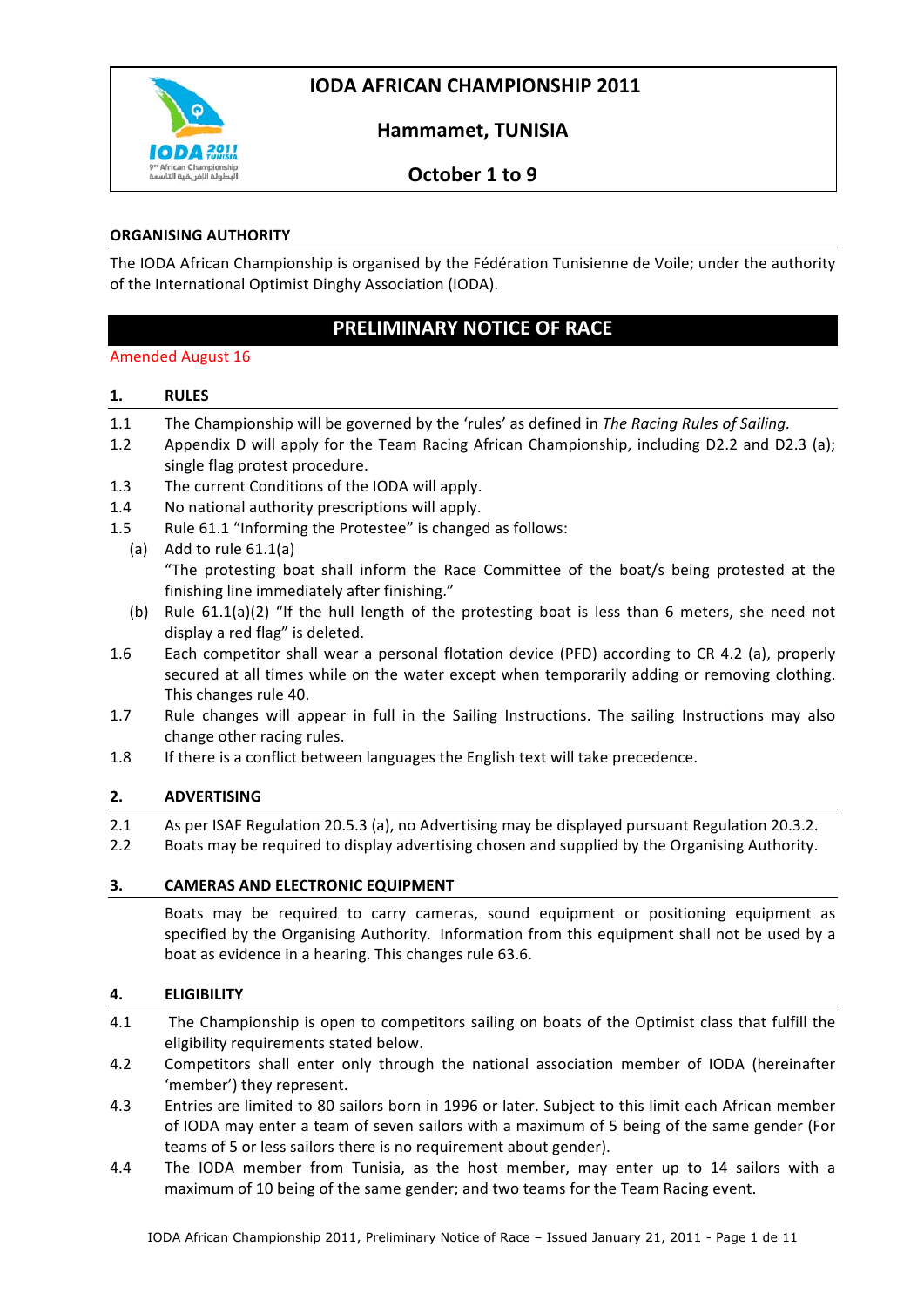

## **Hammamet,!TUNISIA**

# **October 1 to 9**

- 4.5 Sailors whose IODA member is European but who are residents of an overseas territory that is geographically in Africa may be entered by their IODA member at the discretion of the IODA Executive Committee. These sailors shall be considered to be African for the purpose of NOR 17 (PRIZES).
- 4.6 Non African IODA members may enter at the discretion of the IODA Executive Committee and only if by July 1 the number of sailors entered with deposits is less than 80. Non African members interested in attending the event shall fill in the Preliminary Entry form indicating the number of places requested (maximum 7 per member, with maximum 5 sailors of the same gender).
- 4.7 In cases where a member is allowed to enter more than 7 sailors, the minimum number of sailors of the opposite gender shall be 25% rounded upwards.
- 4.8 The defending African (closed) champion may participate, if eligible, in addition to the number of sailors allocated to his member.
- 4.9 Competitors shall be either national or bona fide residents of the country they represent, unless otherwise agreed by the IODA Executive Committee. A competitor who has represented one country at an IODA World or Continental Championship shall not represent another member country except in cases of alteration of residence, which cases shall be approved by the IODA Executive Committee. Attention is drawn to ISAF Regulation 17.5: Nationality Criteria.

## **5. ENTRY**

- 5.1 Entries shall be made by sending in to the Organising Committee the attached official forms together with the *required fees* according to the following schedule:
	- (a) The Preliminary Entry Form and a first payment of 50% of the total required fees shall be received by the Organising Committee not later than July 15 2011.
	- (b) The remaining 50% of the total required fees (except the charter boat fee, see NOR 16) shall be paid at registration.
	- (c) The Final Entry Form shall be returned to the Organising Committee as soon as the members of the delegation are defined but not later than September 1 2011.
- 5.2 **Required fees** are described in paragraphs 6 (ENTRY FEES), 15 (SUPPORT BOATS) and 16 (CHARTER BOATS).
- 5.3 A surcharge of 20% will be charged to all late entries.
- 5.4 Competitors entering and withdrawing their entry not later than August 15 2011 will be refunded 25% of the deposit (except for any bank cost incurred due to the refund). Competitors withdrawing their entry later September 10 2011 will not be refunded. The same schedule applies for any payment made according to paragraphs 15 and 16.
- 5.5 Competitors, team leaders and other adults (when they are members of the official delegation) shall complete an on-site registration at the Race Office. The on-site registration of each competitor will not be completed until the measurement form issued by the Measurement Sub-Committee (see paragraph 9) has been returned to the Race Office.

## **6. ENTRY!FEES**

- 6.1 Entry fees will be *USD 600 per competitor and per adult* (maximum three adults).
- 6.2 Accommodation and meals are included in the entry fee for the duration of the Championship (from the Official Arrival day to the Official Departure day inclusive).
- 6.3 Payment instructions:
	- (a) Please make payments to

| Beneficiary: | Fédération Tunisienne de Voile |
|--------------|--------------------------------|
|--------------|--------------------------------|

IODA African Championship 2011, Preliminary Notice of Race – Issued January 21, 2011 - Page 2 de 11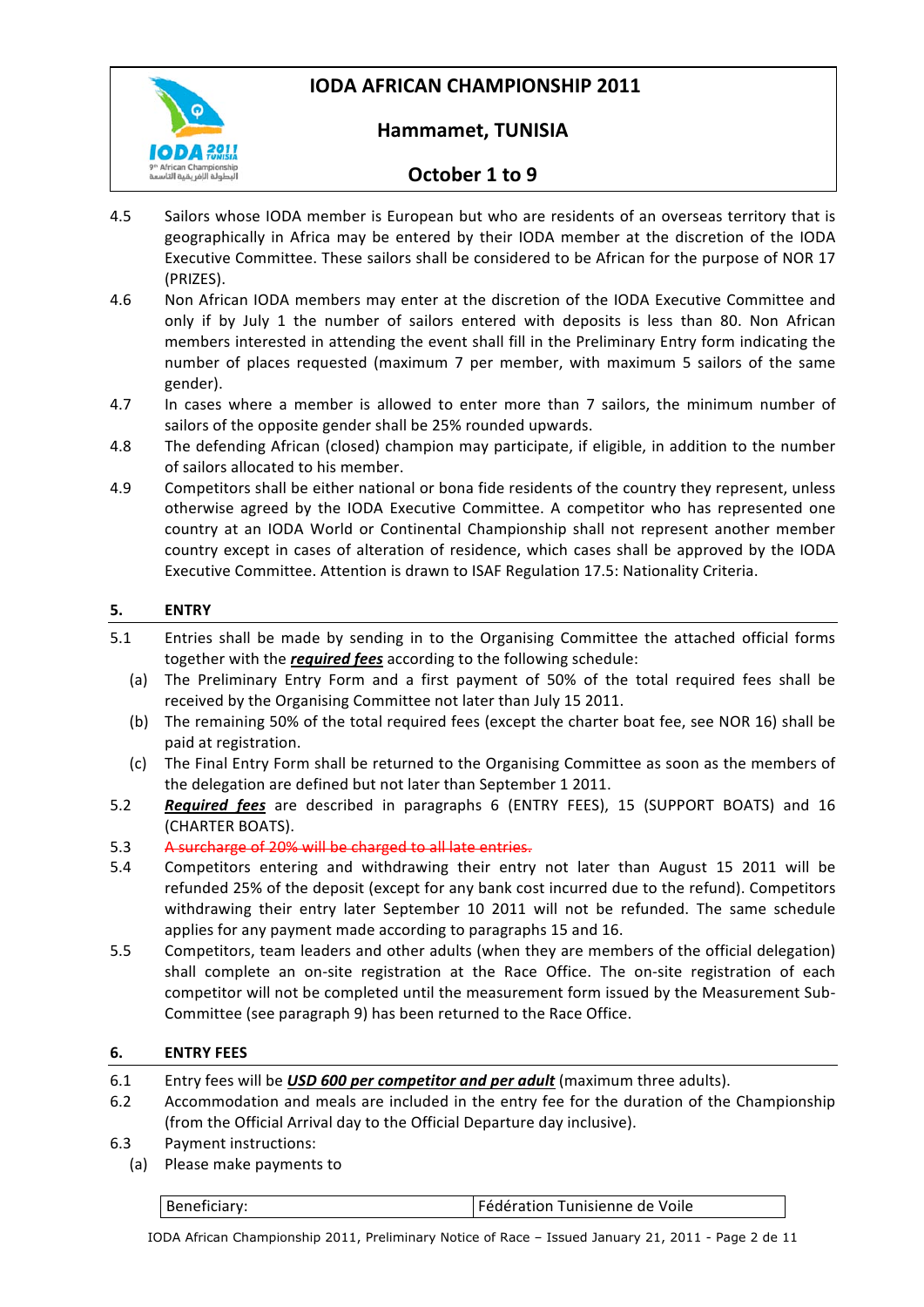

## **Hammamet,!TUNISIA**

## **October 1 to 9**

| Bank:          | ATB                            |  |
|----------------|--------------------------------|--|
| Bank address:  | 9, rue Hedí Nouira 1001 TUNIS  |  |
| Ben. A/C No :  | 020 1112 572385                |  |
| RIB :          | 01 001 0201112572385 10        |  |
| IBAN :         | TN 59 0100 1020 1112 5723 8510 |  |
| BIC ATB(SWIFT) | ATRKTNTT                       |  |

- (b) Fees must be paid in USD.
- (c) Fees must be free from bank commissions. Any bank fee will be charged to the competitors.

## **7. •• FORMAT OF THE CHAMPIONSHIP**

- 7.1 The IODA African Championship comprises two 'championships':
	- (a) The OPTIMIST INDIVIDUAL AFRICAN CHAMPIONSHIP (IAC);
	- (b) The OPTIMIST TEAM RACING AFRICAN CHAMPIONSHIP (TRAC).
- 7.2 For **the IAC**, the entire fleet will race in one group.

## 7.3 For!the!**TRAC**

- (a) The event will be held for up to 16 teams from members represented by at least 4 competitors. Each team shall comprise of 4 or 5 competitors of which 4 may sail in each race. Composition of teams is at the discretion of the member. If there are more than 16 eligible teams and the host member does not qualify a team, it will replace the last qualified team.
- (b) Qualification: After the first 5 races of the fleet racing championship, or the number of races sailed prior to the TRAC if less than 5, the total points of the 4 competitors with the best cumulative results from each member will be added to give a total team score. For the host country, the total points of the following 4 competitors will be added to give a total score for their second team. Teams will be sorted according to team total scores and the first 16 teams will qualify. Team scores will be based on the ranking available at 2100 on the day the first five races are completed or on the day prior to the TRAC if less than five races have been completed, regardless of protests or requests for redress not yet decided.
- (c) The format for the TRAC will be described in the Team Racing Sailing Instructions.

## **8. PROGRAMME**

#### 8.1

| Oct 1 | Official Arrival Day.                            |
|-------|--------------------------------------------------|
|       | Registration and Measurement.                    |
|       | Official accommodation available after 1400.     |
| Oct 2 | Registration and Measurement.                    |
|       | Team Leaders meeting.                            |
|       | Practice Race.                                   |
|       | Opening Ceremony.                                |
| Oct 3 | Optimist Individual African Championship, races. |
| Oct 4 | Optimist Individual African Championship, races. |
| Oct 5 | Optimist Team Racing African Championship.       |
| Oct 6 | Spare Day.                                       |
| Oct 7 | Optimist Individual African Championship, races. |
| Oct 8 | Optimist Individual African Championship, races. |
|       | Prize giving and Closing Ceremony.               |
| Oct 9 | Official Departure Day.                          |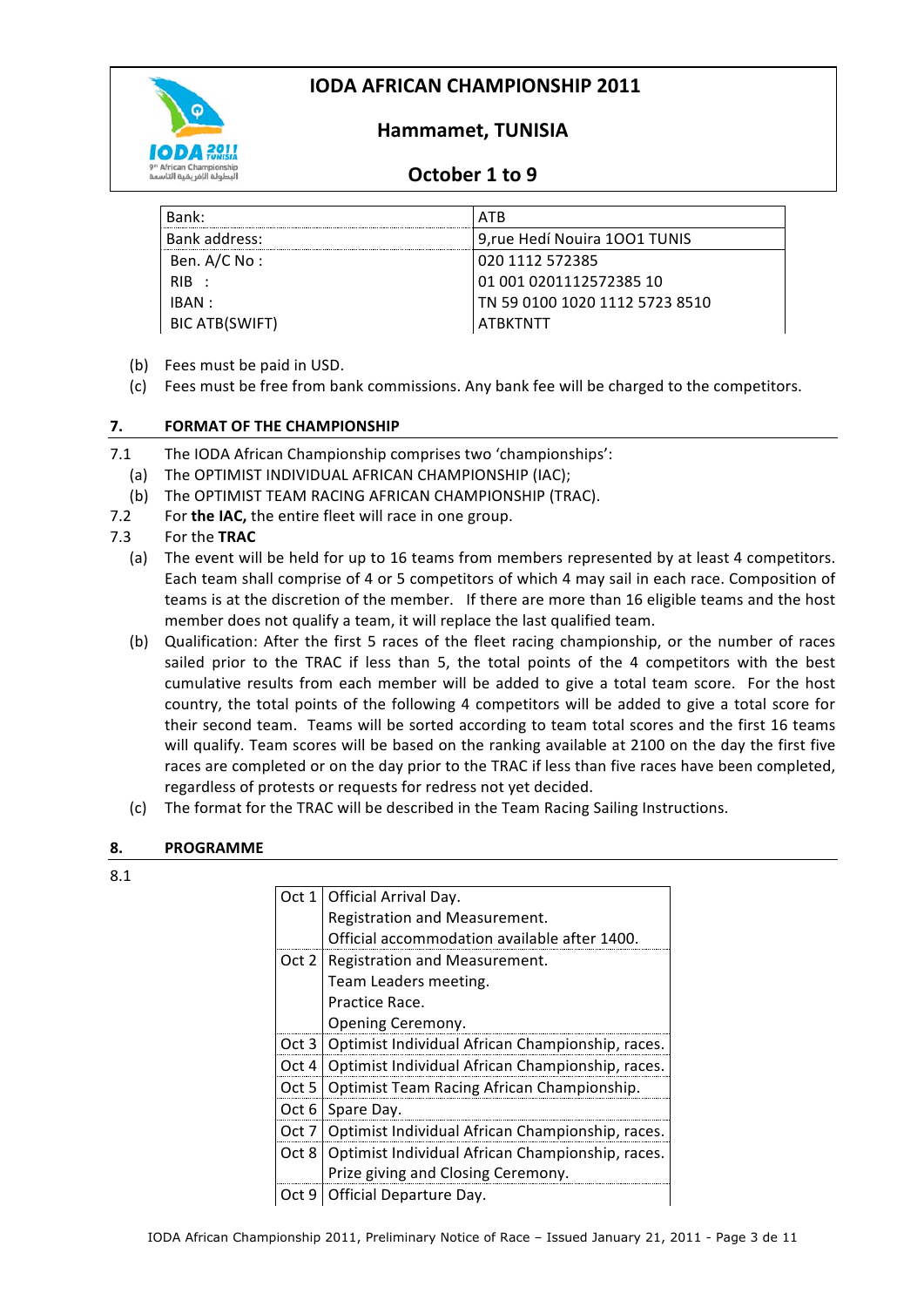

## **Hammamet,!TUNISIA**

# **October 1 to 9**

8.2 12 races are scheduled with a maximum of 4 races per day

## **9. MEASUREMENT**

- 9.1 Each boat shall produce a valid Registration Book and each sail shall be accompanied by the corresponding Sail Measurement Certificate (CR 2.5.6 and 6.1.4).
- 9.2 Equipment will be scrutineered and may be measured by the event equipment inspector according to the Measurement Regulations and approved for compliance with the Class Rules.
- 9.3 Boats chartered through the organisation may carry national letters or sail numbers in contravention of the Class Rules. The national letters to be carried shall be those of the country entering the chartered boat, and the number shall consist of the number of digits equal to the most recently issued sail number in that country. All other boats shall be registered in the country of the competitor and shall carry the correct sail number for the hull.
- 9.4 CR 2.4.1 is suspended and hulls chartered through the organisation shall be supplied with a Registration Book but are exempt from complying with Class Rule 2.4.3 (b) and (c).
- 9.5 Sails measuring to the maximum limits during the measurement days may be inspected again on the spare day.
- 9.6 Sails shall have been measured before inspection at the Championship. If a sail is presented unmeasured or without the Sail Measurement Certificate, it will be measured at the Championship and a certificate will be issued at a cost of USD 50, payable to IODA. Measurement of country letters and sail numbers is available for free.
- 9.7 GRP boats shall be equipped with epoxy foils. This changes class rules 3.3.1 and 3.4.1

#### **10. SAILING!INSTRUCTIONS**

Sailing instructions will be available at registration at the venue.

#### **11. VENUE**

The Championship will be held in the city of Hammamet the racing area will be in the gulf of Hammamet and the shore venue will be the Marina Yasmine (Attachment 1 for the addresses and a map showing their location.)

#### 12. **THE COURSE**

- 12.1 The course for the fleet racing will be an outer-loop trapezoid with the finish line at the end of the second windward leg.
- 12.2 The course for the team racing will be a starboard "S" course.

#### **13. PENALTY!SYSTEM**

- 13.1 Appendix P will apply for the IAC.
- 13.2 Decisions of the Jury will be final as provided in rule 70.5.
- 13.3 Races of the TRAC will be umpired.

#### **14. SCORING**

- 14.1 For the IAC, five races are required to be completed to constitute a series.
- 14.2!
	- (a) When fewer than 6 races have been completed, a boat's series score will be the total of her race scores.
	- (b) When from 6 to 10 races have been completed, a boat's series score will be the total of her race scores excluding her worst score.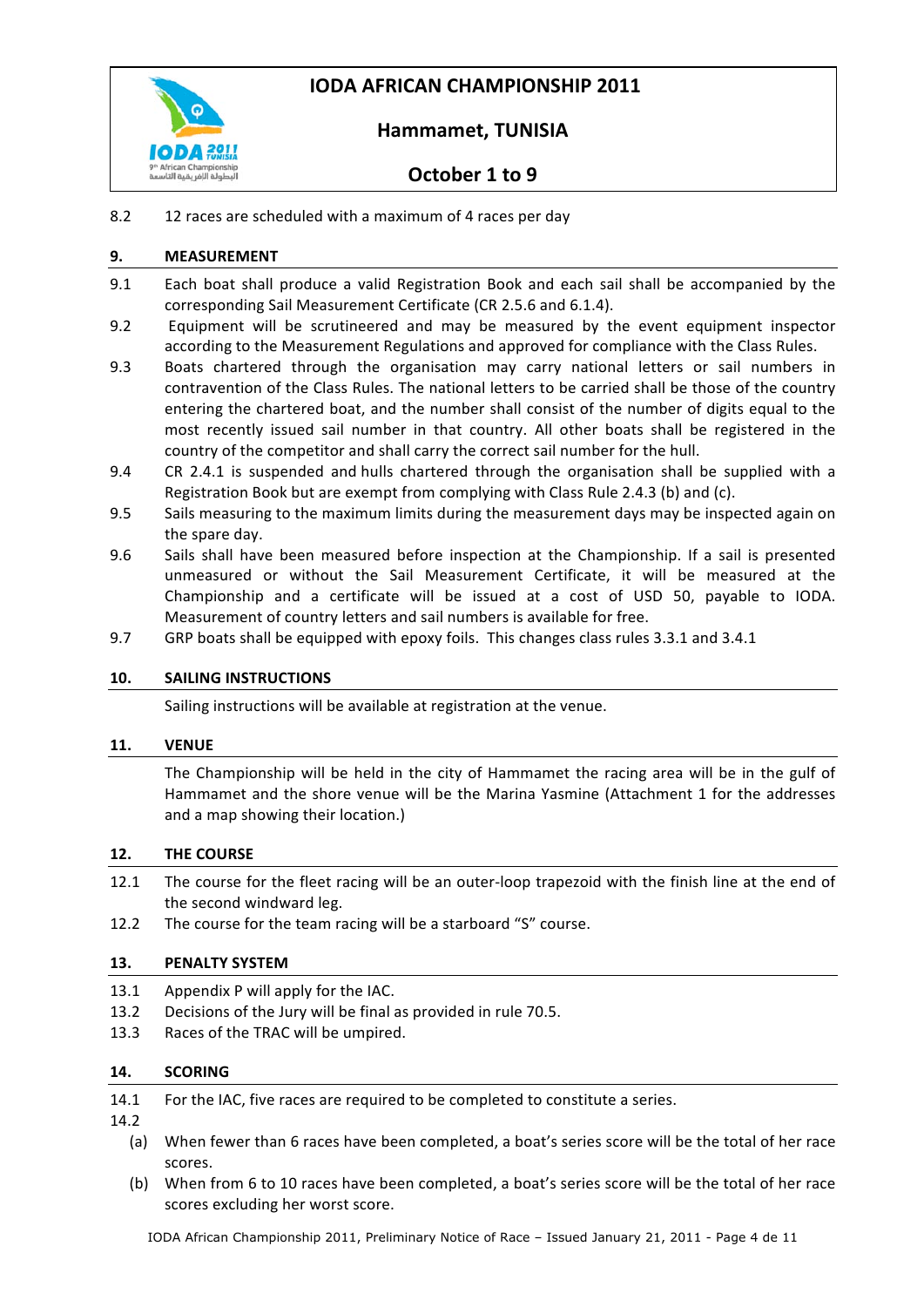

## **Hammamet,!TUNISIA**

# **October 1 to 9**

(c) When 11 or more races have been completed, a boat's series score will be the total of her race scores excluding her two worst scores.

## 15. **SUPPORT BOATS**

- 15.1 Team support boats shall be registered with the Organising Committee and used according to the following conditions:
	- (a) Each boat shall display white flags bearing the three letter national code of the countries it supports, which will be supplied by the Organising Committee. No other flags shall be displayed by support boats.
	- (b) Unless otherwise decided by the Organising Committee, from October 1 boats shall be shared by coaches of at least two different countries as decided by the Organising Committee. No more than one person from each team shall be on the water in the boat at the same time.
	- (c) During the TRAC days, the support boats will be at the disposal of the Organising Committee.
	- (d) All support boats shall comply with the rules established by the Organising Committee.
	- (e) Fuel and other consumables shall be paid by the teams using the boat.
	- (f) Coaches are encouraged to use a VHF radio. However, radios will not be provided and every coach should bring their own.
- 15.2 Team support boats to be used during the Championship days (October 1 to 8) are available from the Organising Committee at the **Support boat fee** of **USD 500 per boat** (one boat per two teams). The fee includes insurance coverage but does not include fuel.
- 15.3 Reservations of places on support boats shall be made by submitting the Support Boat Reservation Form and transferring a first payment of USD 125 (50% of the cost per coach), both of which shall be received on or before July 15 (See paragraph 6.3 above for payment instructions). The remaining 50% of the total fee shall be paid on registration. Availability of support boats is not guaranteed for reservations and/or payments made after July 15 2011
- 15.4 A damage deposit of USD 100 per team will be charged at registration and refunded at the end of the championship provided the boat is in good conditions. Should the Organising Committee decide to deduct from the damage deposit, it may require that the deposit be restored to its original amount before the coaches are permitted to use the boat again. Any remaining deposit will be refunded at the end of the Championship. Damage deductions shall be shared by the teams using the boat.
- 15.5 A surcharge of 20% will be charged to late reservations and/or payments of support boats.

## **16. CHARTER!BOATS**

- 16.1 Charter boats are mandatory except for sailors from North Africa (Tunisia, Algeria, Morocco, and Libya)
- 16.2 All the charter boats will be provided by ZOU MARINE New Zou Marine boats will be provided by the Fédération Tunisienne de Voile. They will be allocated on a random basis to individual competitors by the Organising Committee under the supervision of the IODA Executive Committee.
- 16.3 Competitors shall not modify the boats or cause them to be modified in any way except that
	- (a) A compass may be tied or taped to the hull or spars;
	- (b) Wind indicators, including yarn or thread, may be tied or taped anywhere on the boat;
	- (c) Hulls, dagger boards and rudders may be cleaned, but only with water;
	- (d) Adhesive tape may be used anywhere above the water line; and
	- (e) All fittings or equipment designed to be adjusted may be adjusted, provided that the Class Rules are complied with.
- 16.4 Competitors may use their own foils, spars, fittings and running rigging.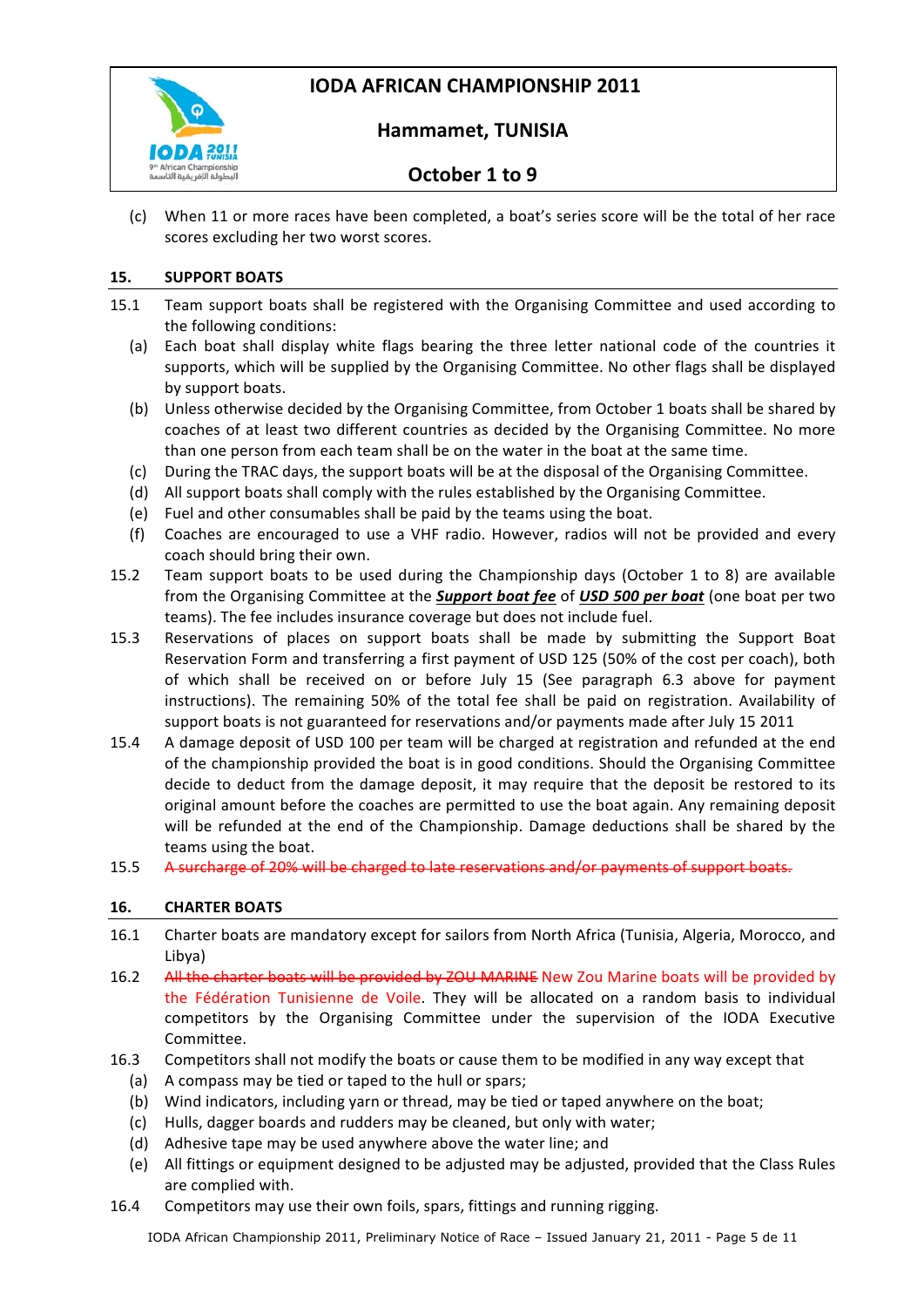

## **Hammamet,!TUNISIA**

# **October 1 to 9**

- 16.5 Charter boats will be complete with blocks, airbag, racing spars, racing foils, mainsheet, padded toe straps, trolley and bowlines. Sails will NOT be provided.
- 16.6 The *charter fee* for 8 Championship days (October 1 to 8) will be **USD 500 per boat**. Reservation of charter boats shall be made by submitting the Charter Boat Reservation Form and by transferring a first payment of USD 250 per boat, both of which shall be received on or before June 1 2011. The remaining 50% per boat shall be received on or before July 1 2011. Please follow payment instructions 6.3.
- 16.7 Late reservations and payments will incur a surcharge of 20%. Charter boats availability will not be guaranteed for reservations and/or payments made later July 1 2011.
- 16.8 In addition to the charter fee a damage deposit of USD 100 will be required on receipt of each boat, to be refunded if no damage has occurred.

## **17. PRIZES**

- 17.1 Prizes for the IAC will be awarded at least to:
	- (a) The five best-placed sailors regardless of gender and continent of residence;
	- (b) The three best-placed female sailors regardless of their continent of residence;
	- (c) The three best-placed sailors without gender distinction whose IODA member is African, the first of whom will become the African Champion 2011 and who will also be awarded the permanent trophy (to be kept for one year and returned to the organisers of the following year's event);
	- (d) The three best-placed female sailors whose IODA member is African.
- 17.2 Prizes for the TRAC will be awarded at least to:
	- (a) The 3 best placed teams;
	- (b) The best-placed team whose IODA member is from Africa, who will become the African Team Racing Champions 2011.
	- (c) Each team member of the winning team/s will be awarded a medal.
- 17.3 More prizes may be awarded at the criteria of the organisers.

#### **18. DISCLAIMER OF LIABILITY**

- 18.1 Competitors participate in the Championship entirely at their own risk and responsibility. See rule 4, Decision to Race. The Organising Authority and any other party involved in the organization of the Championship will accept no liability whatsoever for any injury, damage, loss or claim, whether personal or material, incurred by or inflicted to competitors before, during or after the Championship.
- 18.3 All competitors and support staff will be required to execute liability waiver.

#### **19. INSURANCE**

- 19.1 Each competitor shall be insured with valid third-party liability insurance with a minimum cover of USD 300,000 per event or the equivalent.
- 19.2 Insurance can be arranged with the organisers at a cost of (amount to be defined) per competitor.

## **20. CONTACT**

20.1 For further information and queries, please contact:

| Name  | Abdelkarim DFROUICHF |  |  |
|-------|----------------------|--|--|
| Fax   | +216 71236902        |  |  |
|       | +216 71750878        |  |  |
| Phone | +216 71754723        |  |  |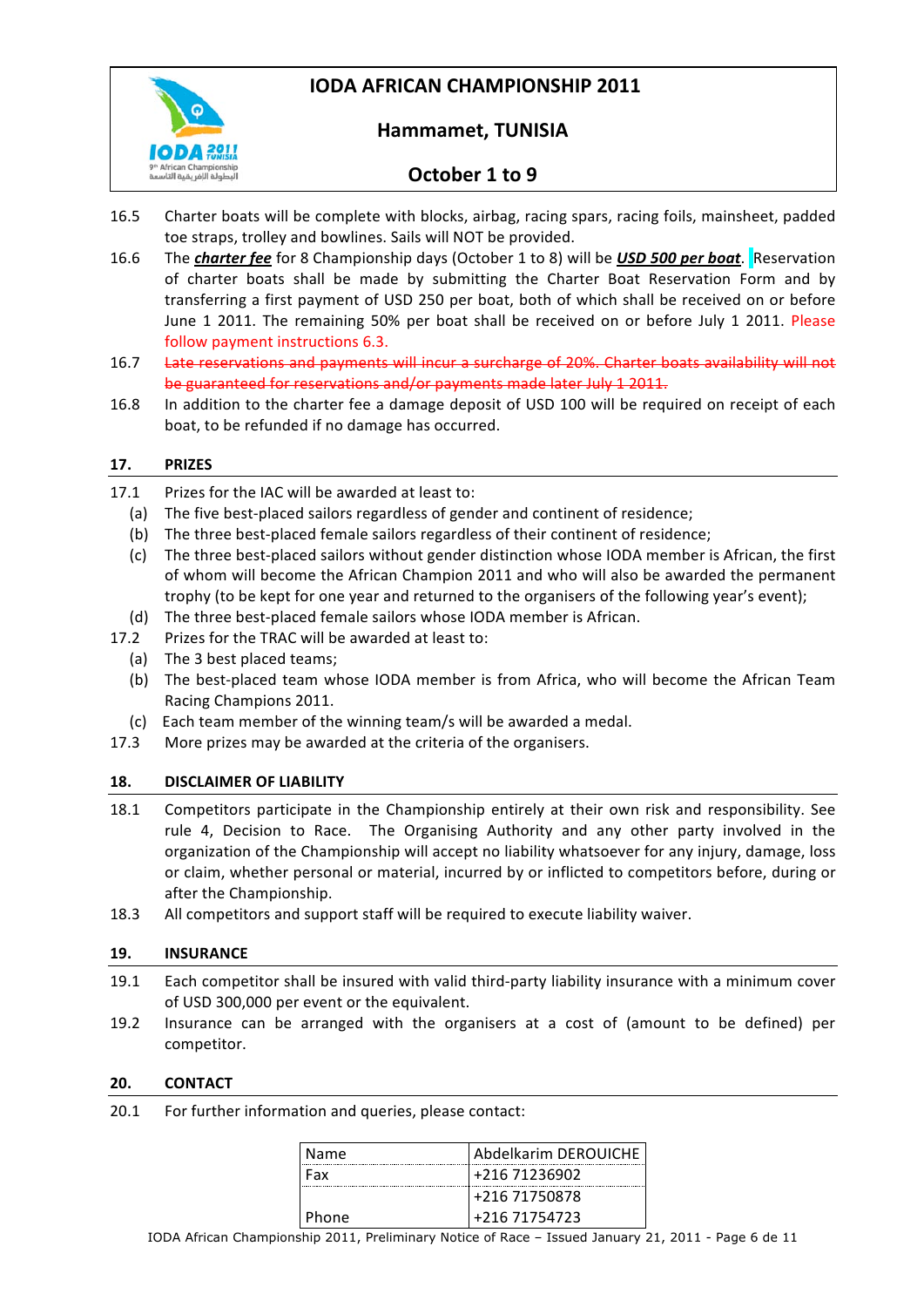

# Hammamet, TUNISIA

# October 1 to 9

E-mail ftv@pla<br>Championship website not yet ftv@planet.tn

 $20.2$ Each participating country shall designate a person to be the official contact with the Organising Committee and provide an e-mail address.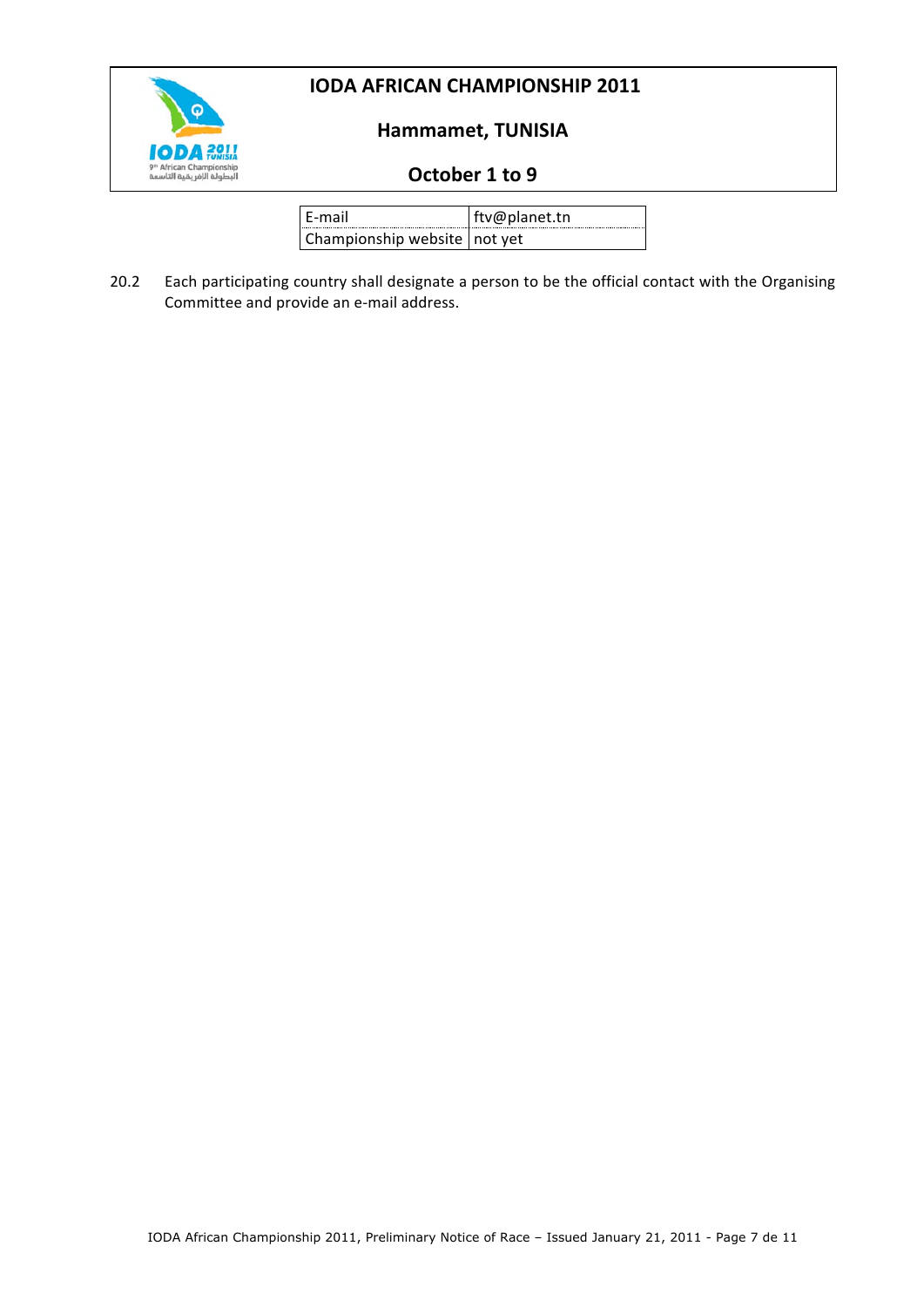



## **Hammamet,!TUNISIA**

## **October 1 to 9**

## **ADDITIONAL!INFORMATION!SHEET**

The following information is not part of the rules for the Championship.

## A. ACCOMMODATION, LOCAL TRANSPORTATION AND MEALS

- A.1 **Competitors and team officials will be housed in Marina Hotel, 300 meter within** walking distance. Official accommodation will be available from 1400 on October 1 until *1100\$on\$October\$9.*
- A.2 all three meals will be provided. Breakfast and dinner will be served at the hotel. Packed *lunches will be delivered at the nautical venue. The first official meal will be dinner on* **October 1 and the last official meal will be breakfast on October 9.**
- A.3 A damage deposit (amount to be defined) per room may be charged by the hotel and will be refunded if no damage has occurred. The damage deposit and other extra charges will be paid directly to the hotel and may be paid cash or by credit card.
- A.4 **Special food can be provided if requested in advance. Please send any special request** filling in the relevant field in the Second Entry Form.

## **B. EARLY ARRIVALS**

- **B.1** *Teams wishing to arrive before the official arrival date should contact the organisers in* order to book accommodation. The daily fee per person per day will be USD 50 per *person\$(bed\$and\$breakfast).*
- **B.3** Club facilities will be open from September 15. Official accommodation will be available *from September 15.*

## *C. EARLY'ARRIVAL'SUPPORT'BOATS*

- *C.1 it is possible to rent a support boat to be used before the Official Arrival day (from Sept* 15 to 30) at USD 60 per boat per day excluding fuel. Reservation of such boats shall be *made by filling in the relevant fields in the Support Boat Reservation Form and by transferring a sum equivalent to the total amount, which shall be received on or* September 15 2011 to guarantee rate. Allocation of early arrival support boats will be *made in order of arrival.*
- *C.2* Late reservations and payments of pre-Championship support boats will incur a surcharge of 20%.

## *D. EARLY'ARRIVAL'CHARTER'BOATS*

*D.1* Charter boats will also be available before the Official Arrival (from September 27 to 30) at no extra cost. Reservations of pre-Regatta charter boats shall be made by filling in the *relevant fields in the Charter Boat Reservation Form.* 

## **E. TRANSPORTATION TO AND FROM THE AIRPORT**

- *E.1 Free of charge transportation to and from Tunis Carthage Airport will be provided on official\$arrival\$and\$departure\$days.*
- E.2 On other days the cost will be USD 50 per person each way.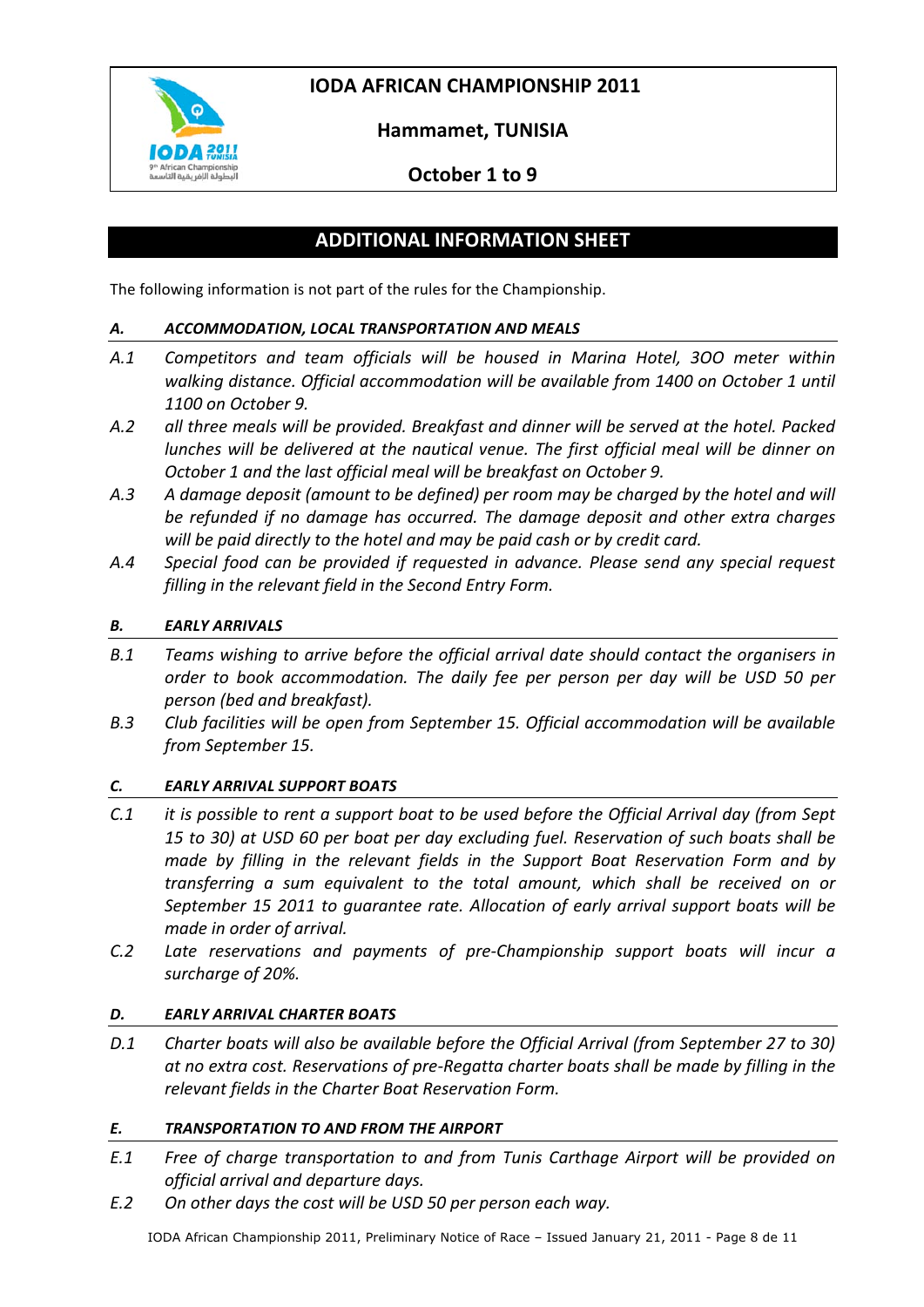

## Hammamet, TUNISIA

October 1 to 9

#### F. **SUPPORTERS**

Supporters shall make reservations by themselves. They are encouraged to contact the Fédération Tunisienne de voile to reserve at Hotel.

#### **SOCIAL EVENTS** G.

To enhance the friendship between the competitors and to make their stay in Tunisia more enjoyable, appropriate social events will be organised. Casual attire.

#### **MISCELLANEOUS** Н.

- each team is kindly requested to bring its own National Flag (100cm x 150cm) and the  $H.1$ National Anthem recorded on CD.
- $H.2$ There are no medical precautions that need to be taken entering Tunisia.

#### **SAILING CONDITIONS**  $\mathbf{l}$ .

| Daytime temperature                | $30^{\circ}$ C – 20 $^{\circ}$ C |
|------------------------------------|----------------------------------|
| Water temperature                  | 22°C                             |
| Prevailing wind direction   NW--SE |                                  |
| Wind speed                         | $10 - 20$ knots                  |
| Tides                              |                                  |
| Current                            |                                  |

#### J. **VISA REQUIREMENTS**

Delegations shall contact a Tunisian Embassy or Consulate in their country to get the latest visa requirements.

#### **SPECTATOR BOATS** К.

There will be spectator boats available at USD 15 per person per day. Official members of delegations will be charged a reduced fee.

#### **CHANDLERY AND REPAIRS** L.

Chandlery and repairs will be available at the shore venue.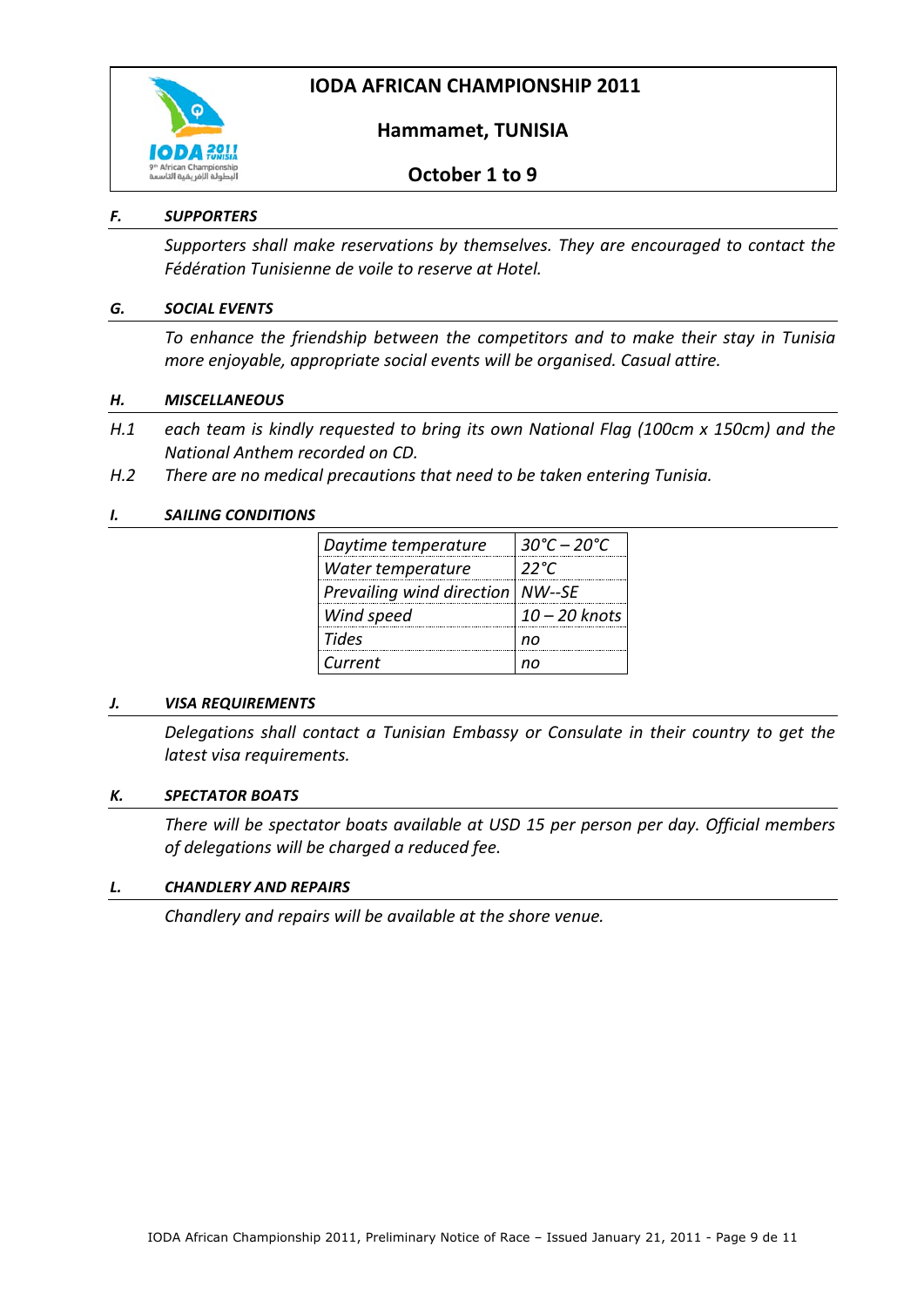



**Hammamet, TUNISIA** 

# **October 1 to 9**

### *M. SUMMARY'OF'PAYMENTS*

| <b>ITEM</b>                       | COST                    | OBS.                         |                | <b>DATE</b>         |
|-----------------------------------|-------------------------|------------------------------|----------------|---------------------|
| <b>Required fees</b>              |                         |                              | <b>NoR</b>     |                     |
| Entry fee per competitor          | <b>USD 600</b>          |                              | 6.1            | 50% July 15         |
|                                   |                         |                              |                | 50% at registration |
| Entry fee per adult               | <b>USD 600</b>          |                              | 6.1            | 50% July 15         |
|                                   |                         |                              |                | 50% at registration |
| Support boat fee                  | USD 500 per boat        | USD 500 per team. Fuel       | 15.2           | 50% July 15         |
|                                   |                         | not included.                |                | 50% at registration |
| Damage deposit per                | <b>USD 100</b>          | Refundable.                  | 15.4           |                     |
| support boat                      |                         |                              |                |                     |
| Charter Optimist fee              | USD 500 per boat        |                              | 16.6           | 50% June 1          |
|                                   |                         |                              |                | 50% July 1          |
| Charter Optimist damage           | <b>USD 100</b>          | Refundable.                  | 16.8           |                     |
| deposit                           |                         |                              |                |                     |
| Measurement                       | <b>USD 50</b>           | For unmeasured sails.        | 9.9            |                     |
| Additional optional fees          |                         |                              | Add. Info.     |                     |
| Accommodation                     | Approx 50 per person    | For early arrivals.          | <b>B1</b>      |                     |
| Charter Optimist fee              | No extra cost           | For early arrivals.          | D <sub>1</sub> |                     |
| Support boat                      | USD 60 per boat per day | For early arrivals. Fuel not | C <sub>1</sub> |                     |
|                                   |                         | included.                    |                |                     |
| <b>Transportation Airport-Cub</b> | USD 50 per person       | Each way.                    | F <sub>2</sub> |                     |
| <b>Surcharge</b>                  | 20%                     | For late payments.           | C2, D2         |                     |